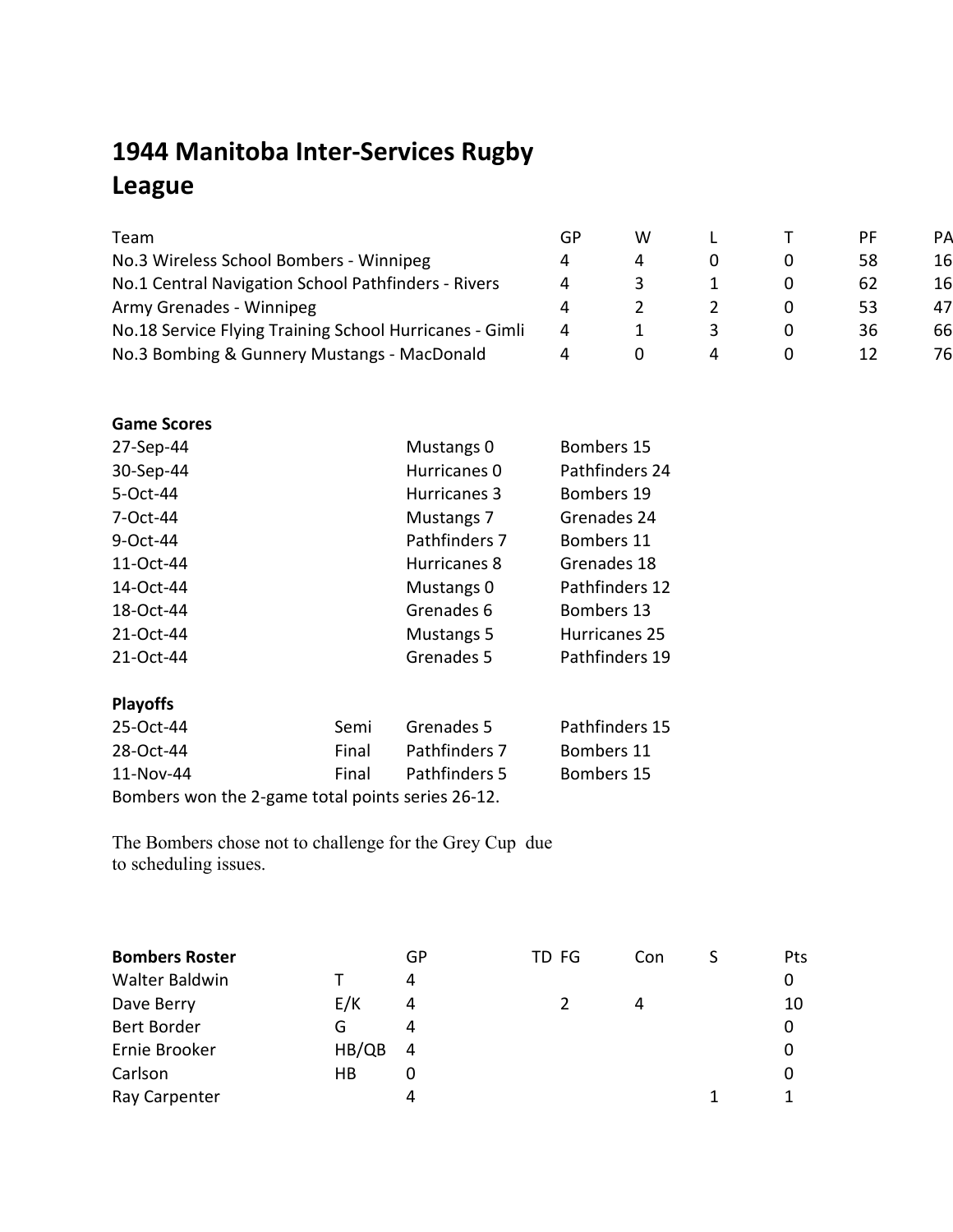| <b>Bill Dunsmore</b>  |              | $\mathbf{3}$   |                |                | 0  |
|-----------------------|--------------|----------------|----------------|----------------|----|
| Ewasuk                |              | $\mathbf{1}$   |                |                | 0  |
| Farmer                |              | $\mathbf{1}$   |                |                | 0  |
| Dave Greenberg        | QB           | $\mathbf{1}$   | $\mathbf{1}$   |                | 5  |
| Dave Harding          | E            | 4              |                |                | 0  |
| <b>Reg Harmer</b>     |              | $\overline{2}$ |                |                | 0  |
| Charlie Harrison      | FB/P         | 4              | $\mathbf{1}$   | $\overline{2}$ | 7  |
| Art Holobow           |              | $\mathbf{1}$   |                |                | 0  |
| Ed Joyce              | QB           | 4              |                |                | 0  |
| Kepron                |              | $\mathbf{1}$   |                |                | 0  |
| <b>Russ Kissick</b>   | HB           | 3              |                |                | 0  |
| Alf Laidlaw           | $\mathsf C$  | 4              | $\mathbf{1}$   |                | 5  |
| <b>Bob LaRose</b>     | G            | 3              |                |                | 0  |
| Ab "Tiny" Lucid       | T            | 4              | $\mathbf{1}$   |                | 5  |
| Rube Ludwig           | T            | 4              |                |                | 0  |
| Mack McDonald         | QB           | $\mathbf{1}$   |                |                | 0  |
| Cliff McFadyen        | E            | 4              |                |                | 0  |
| McKenzie              |              | $\overline{2}$ |                |                | 0  |
| Lew Miles             | HB           | 4              |                |                | 0  |
| <b>Chuck Milner</b>   | QB           | $\overline{2}$ |                |                | 0  |
| Paul Platz            | HB           | $\overline{2}$ | $\overline{2}$ |                | 10 |
| Mike Prymak           | HB           | 3              | $\mathbf{1}$   |                | 5  |
| Charlie "Aussie" Read | HB           | 3              |                |                | 0  |
| John Riddell          | T            | 3              |                |                | 0  |
| <b>Rocky Rock</b>     |              | $\mathbf{1}$   |                |                | 0  |
| <b>Bob Scarrow</b>    | E            | $\mathbf{1}$   |                |                | 0  |
| George Shields        | G            | 4              |                |                | 0  |
| Joe Shomsky           | G            | $\overline{2}$ |                |                | 0  |
| <b>Stan Tebbutt</b>   | $\mathsf{C}$ | $\mathbf{1}$   |                |                | 0  |
| Wadniuk               |              | $\overline{2}$ |                |                | 0  |
| Wilkie                |              | 3              |                |                | 0  |
| <b>Harry Winters</b>  | HB           | 3              | $\overline{2}$ |                | 10 |

\*\* Carlson played in one playoff game

| <b>Grenades Roster</b> |      | GР | TD FG | Con | Pts |
|------------------------|------|----|-------|-----|-----|
| Beamish                |      | 4  |       |     | 0   |
| Bockstael              |      | 3  |       |     | 0   |
| Chuddy                 | Line | 4  |       |     | 0   |
| Currie                 |      |    |       |     | 0   |
| <b>Harry Daniels</b>   |      | 3  |       |     |     |
| Donaldson              |      |    |       |     |     |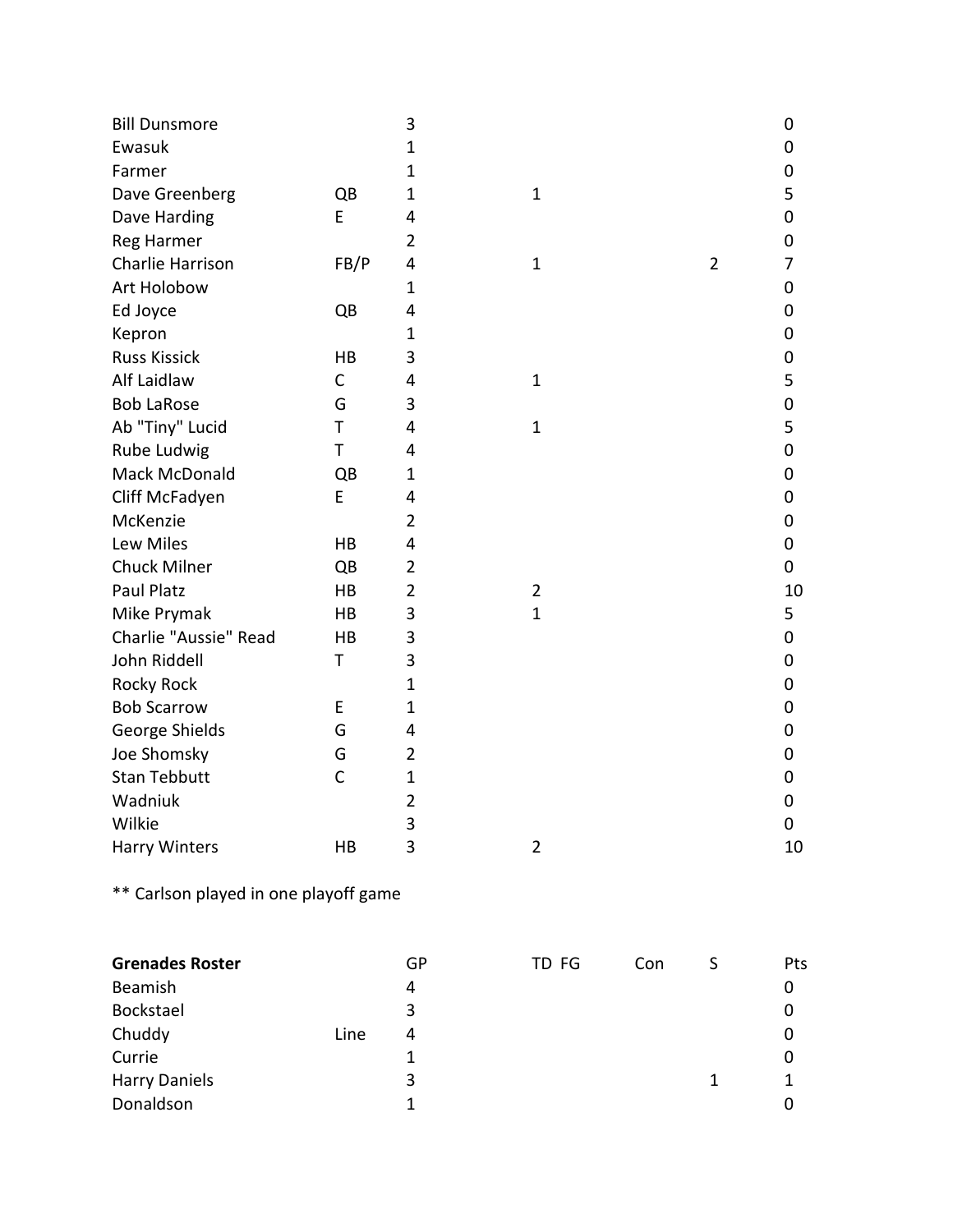| Ken Draper           |      | 4                       |                |                | 0  |
|----------------------|------|-------------------------|----------------|----------------|----|
| Duke                 |      | $\mathbf{1}$            |                |                | 0  |
| Sam Fabro            |      | 4                       | $\overline{2}$ |                | 10 |
| Doug Gauhtier        |      | 4                       | $\overline{2}$ |                | 10 |
| Gibb                 |      | 3                       |                |                | 0  |
| Fritz Hanson         | QB/K | 3                       |                | $\overline{7}$ | 7  |
| Henderson            |      | 4                       |                |                | 0  |
| Holt                 |      | $\mathbf 0$             |                |                | 0  |
| Harry Hood           |      | 4                       | 5              |                | 25 |
| Kotamen              |      | $\mathbf{1}$            |                |                | 0  |
| <b>Jack Manners</b>  | Line | 4                       |                |                | 0  |
| Martin               |      | $\mathbf{1}$            |                |                | 0  |
| McDonald             |      | 4                       |                |                | 0  |
| McRuska              |      | $\mathbf 0$             |                |                | 0  |
| Millar               |      | 0                       |                |                | 0  |
| Munro                |      | $\overline{2}$          |                |                | 0  |
| Parsons              |      | $\mathbf{1}$            |                |                | 0  |
| Phinney              |      | 4                       |                |                | 0  |
| <b>Steve Polish</b>  |      | 3                       |                |                | 0  |
| Pryster              |      | $\overline{2}$          |                |                | 0  |
| Raymond              |      | $\mathbf 0$             |                |                | 0  |
| Rockey               |      | 4                       |                |                | 0  |
| Roy                  |      | $\overline{2}$          |                |                | 0  |
| Sinclair             |      | $\overline{2}$          |                |                | 0  |
| Skinner              |      | $\mathbf{1}$            |                |                | 0  |
| Smith                |      | $\overline{2}$          |                |                | 0  |
| Stuart               |      | $\mathbf{1}$            |                |                | 0  |
| <b>Danny Summers</b> |      | 4                       |                |                | 0  |
| Thorne               |      | $\mathbf{1}$            |                |                | 0  |
| Trifanov             |      | $\overline{\mathbf{c}}$ |                |                | 0  |
| Zakala               |      | 4                       |                |                | 0  |

\*\* Holt, McRuska, Millar & Raymond played in playoffs

| <b>Pathfinders Roster</b> |    | GP | TD FG | Con |   | Pts |
|---------------------------|----|----|-------|-----|---|-----|
| Anderson                  |    | 0  |       |     |   | 0   |
| Larry Bibeau              |    | 2  |       |     |   | 0   |
| Lloyd Boivin              | HB | 4  | 3     |     | 1 | 16  |
| Ernie Boorer              |    | 4  |       |     |   | 0   |
| Art Bray                  |    | 2  |       |     | 1 | 1   |
| <b>Hal Carling</b>        |    | 4  |       |     |   | 0   |
| Chapley                   |    | 3  |       |     |   | 0   |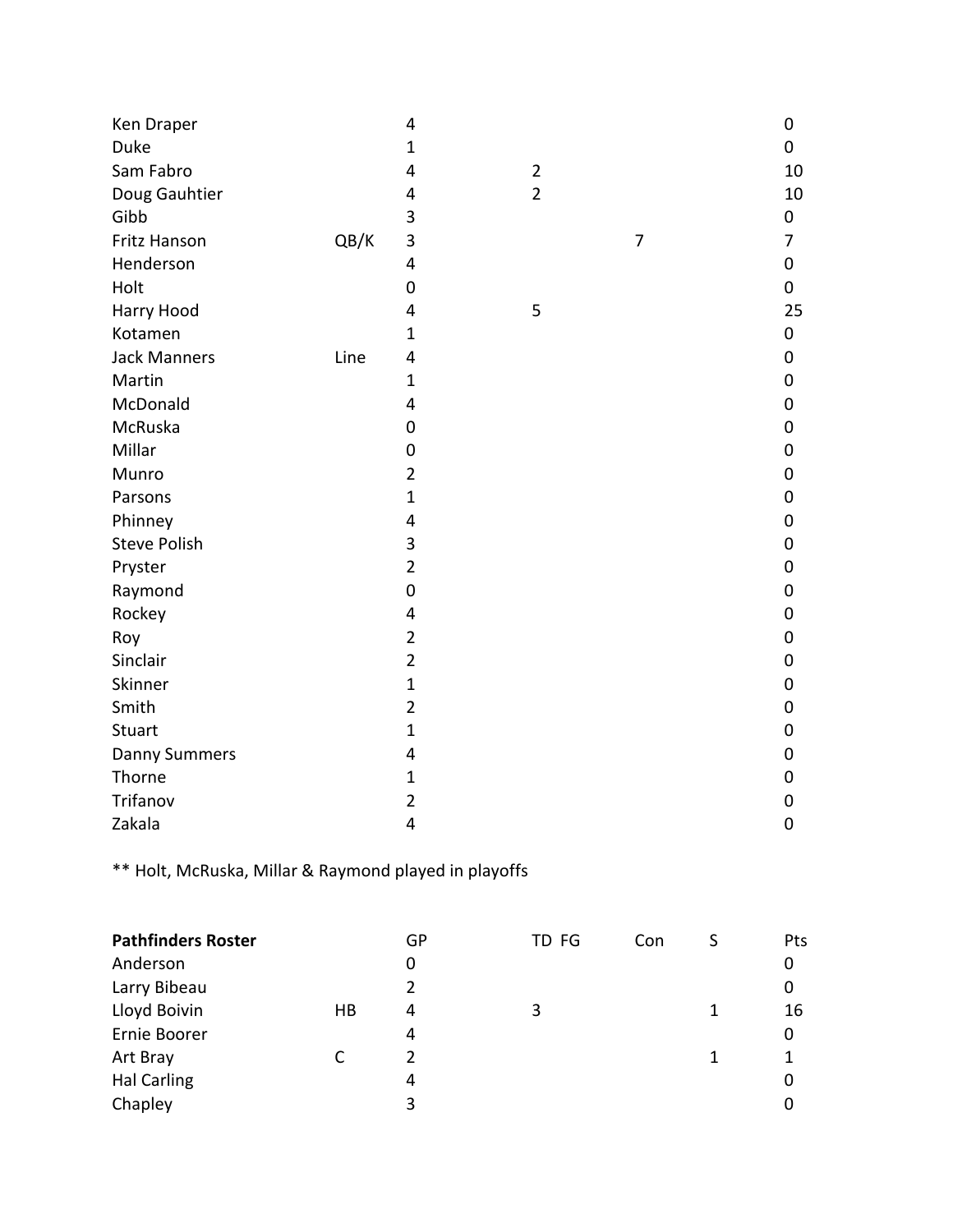| <b>Gordy Clemons</b>    |    | 4              | 2              | 1 | 2            | 13        |              |
|-------------------------|----|----------------|----------------|---|--------------|-----------|--------------|
| Dean                    |    | 1              |                |   |              | 0         |              |
| <b>Bill Dulmage</b>     |    | 2              |                |   |              | 0         |              |
| Dunn                    |    | 0              |                |   |              | 0         |              |
| <b>Gord Harley</b>      |    | 4              |                |   |              | 0         |              |
| Ron Hart                | T  | 4              |                |   |              | 0         |              |
| Don Huffman             | HB | 4              | 1              |   |              | 5         |              |
| Ibey                    |    | 0              |                |   |              | 0         |              |
| Jamplosky               |    | 4              |                |   |              | 0         |              |
| Johnstone               |    | 3              |                |   |              | 0         |              |
| Kozak (Bill or Mike)    | HB | 4              |                |   |              | 0         |              |
| McCaig (Doug or Gordon) | HB | 4              | $\overline{2}$ |   |              | 10        |              |
| McIntyre                |    | 0              |                |   |              | 0         |              |
| <b>Bob McNeill</b>      |    | 3              |                |   |              | $\pmb{0}$ |              |
| Lew "Buddy" Meier       | HB | 4              | $\overline{2}$ | 4 |              | 14        |              |
| <b>Tommy Moore</b>      | E  | 4              |                |   |              | 0         |              |
| <b>Jimmy Murphy</b>     | E  | 4              |                |   | $\mathbf{1}$ | 1         |              |
| Pestolis (Jim or Joe)   | G  | 4              |                |   |              | 2         | Safety Touch |
| Ed Pinchysyn            |    | 1              |                |   |              | 0         |              |
| Dave Porter             |    | 4              |                |   |              | 0         |              |
| Doug Scott              |    | 0              |                |   |              | 0         |              |
| Jacke Scott             | G  | 4              |                |   |              | 0         |              |
| Stanton                 |    | 1              |                |   |              | 0         |              |
| Nick Staynor            | QB | 3              |                |   |              | 0         |              |
| Johnny Thompson         |    | 4              |                |   |              | 0         |              |
| Johnny Zenick           | Т  | $\overline{4}$ |                |   |              | 0         |              |

\*\* Anderson, Dunn, McIntyre & Doug Scott played in playoffs

| <b>Mustangs Roster</b> |    | GP             | TD FG | Con | S | Pts         |
|------------------------|----|----------------|-------|-----|---|-------------|
| Albian                 |    | 2              |       |     |   | $\mathbf 0$ |
| Gerry Askford          |    | 4              |       | 1   | 1 | 2           |
| <b>Baker</b>           |    | 2              |       |     |   | 0           |
| Ed Bilski              |    | 4              |       |     |   | 0           |
| Bleicher               | G  | 1              |       |     |   | 0           |
| Campbell               | HB | 1              |       |     |   | 0           |
| R. Cox                 |    | 2              |       |     |   | 0           |
| Earl Davis             |    | 4              |       |     |   | 5           |
| Embury                 |    | $\overline{2}$ |       |     |   | $\mathbf 0$ |
| Falletti               |    | 3              |       |     |   | 0           |
| Fletcher               |    | 2              |       |     |   | 0           |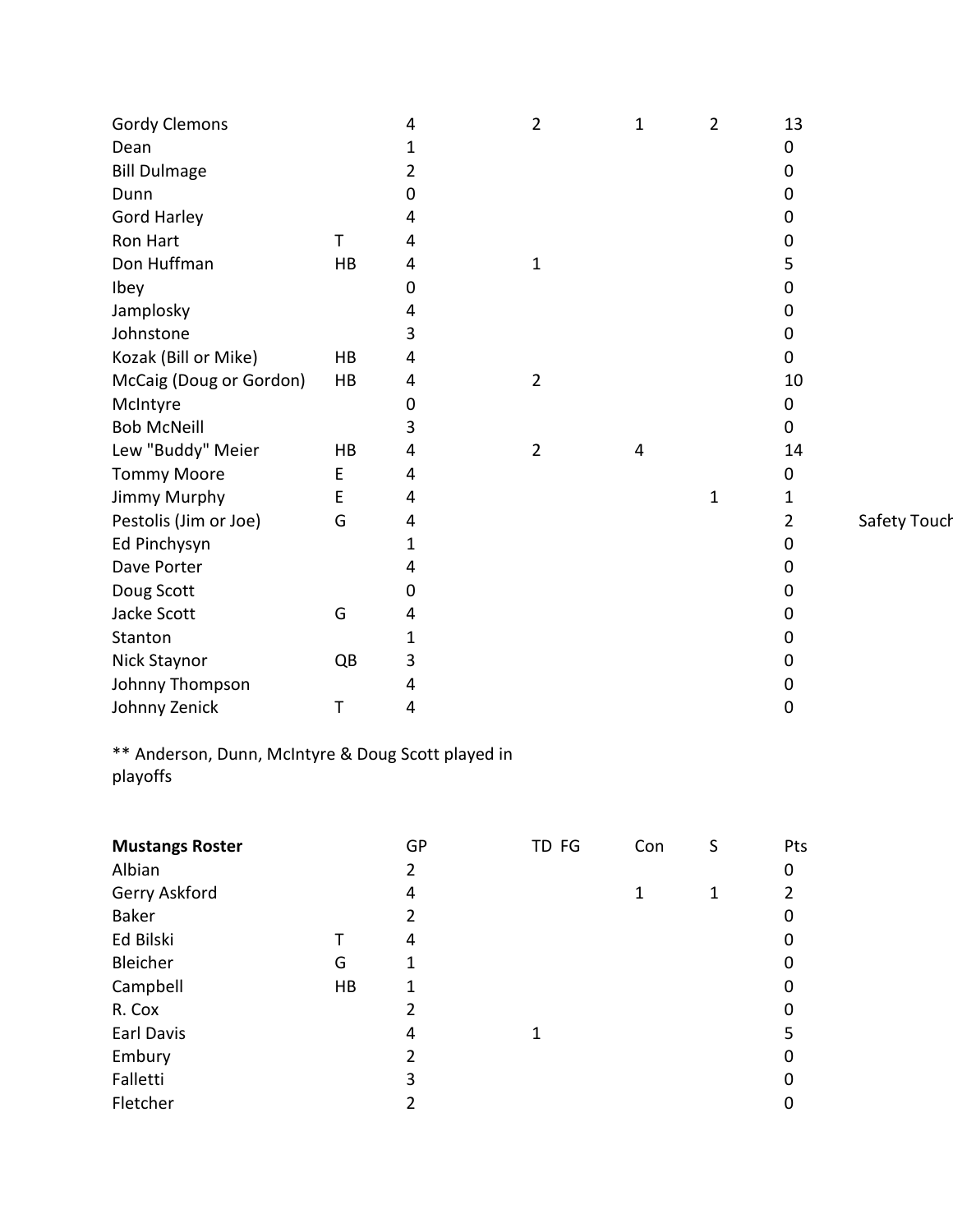| Slip Frankowski        |    | 4 |   | 0 |
|------------------------|----|---|---|---|
| Green                  |    | 1 |   | 0 |
| Bill "Toar" Heinz      | С  | 3 |   | 0 |
| Jimmy Hughes           |    | 4 |   | 0 |
| <b>Red Hunter</b>      | QB | 4 |   | 0 |
| R. Ken                 | т  | 3 |   | 0 |
| Vic Lattimer           |    | 4 |   | 0 |
| Lavars                 |    | 2 |   | 0 |
| Mac McGregor           |    | 4 |   | 0 |
| <b>Butch McNair</b>    | G  | 3 |   | 0 |
| Gordon "Muggs" Montani |    | 2 |   | 0 |
| Muchman                |    | 1 |   | 0 |
| Pirt                   |    | 2 |   | 0 |
| Fred Shepherd          |    | 1 |   | 0 |
| Speight                |    | 3 |   | 0 |
| Strain                 |    | 1 |   | 0 |
| <b>Ted Walker</b>      |    | 2 |   | 0 |
| Jack Wylie             |    | 4 | 1 | 5 |
|                        |    |   |   |   |

| <b>Hurricanes Roster</b> | GP             | TD FG             | Con          | S            | Pts |
|--------------------------|----------------|-------------------|--------------|--------------|-----|
| Ahoff                    | 3              |                   |              |              | 0   |
| Bannville                | 4              |                   |              |              | 0   |
| Court                    | 3              |                   |              |              | 0   |
| Duchene                  | $\overline{2}$ |                   |              |              | 0   |
| Durno, Don               | $\overline{2}$ | $\mathbf{1}$      | $\mathbf{1}$ |              | 6   |
| Farmer                   | 1              |                   |              |              | 0   |
| Furney                   | 2              |                   |              |              | 0   |
| Gardiner                 | 3              |                   |              |              | 0   |
| Norm Geller              | 4              | $\mathbf{1}$<br>1 | $\mathbf{1}$ | $\mathbf{1}$ | 10  |
| Isaacs, Frank            | 4              | $\mathbf{1}$      |              |              | 5   |
| Isenberg                 | 4              |                   |              |              | 0   |
| Kaufman                  | 4              |                   |              |              | 0   |
| Keating, Jack            | 3              | $\mathbf{1}$      |              |              | 3   |
| Kolisnyk                 | 3              |                   |              |              | 0   |
| Latendresse              | 3              |                   |              |              | 0   |
| Laurie                   | 4              | $\mathbf{1}$      |              |              | 5   |
| Art Libman               | 3              |                   |              |              | 0   |
| McKinnon                 | 1              |                   |              |              | 0   |
| Messett                  | 4              |                   |              |              | 0   |
| Nicholson                | 1              |                   |              |              | 0   |
| Nugent                   | 1              |                   |              |              | 0   |
| O'Groskin                | 3              |                   |              |              | 0   |